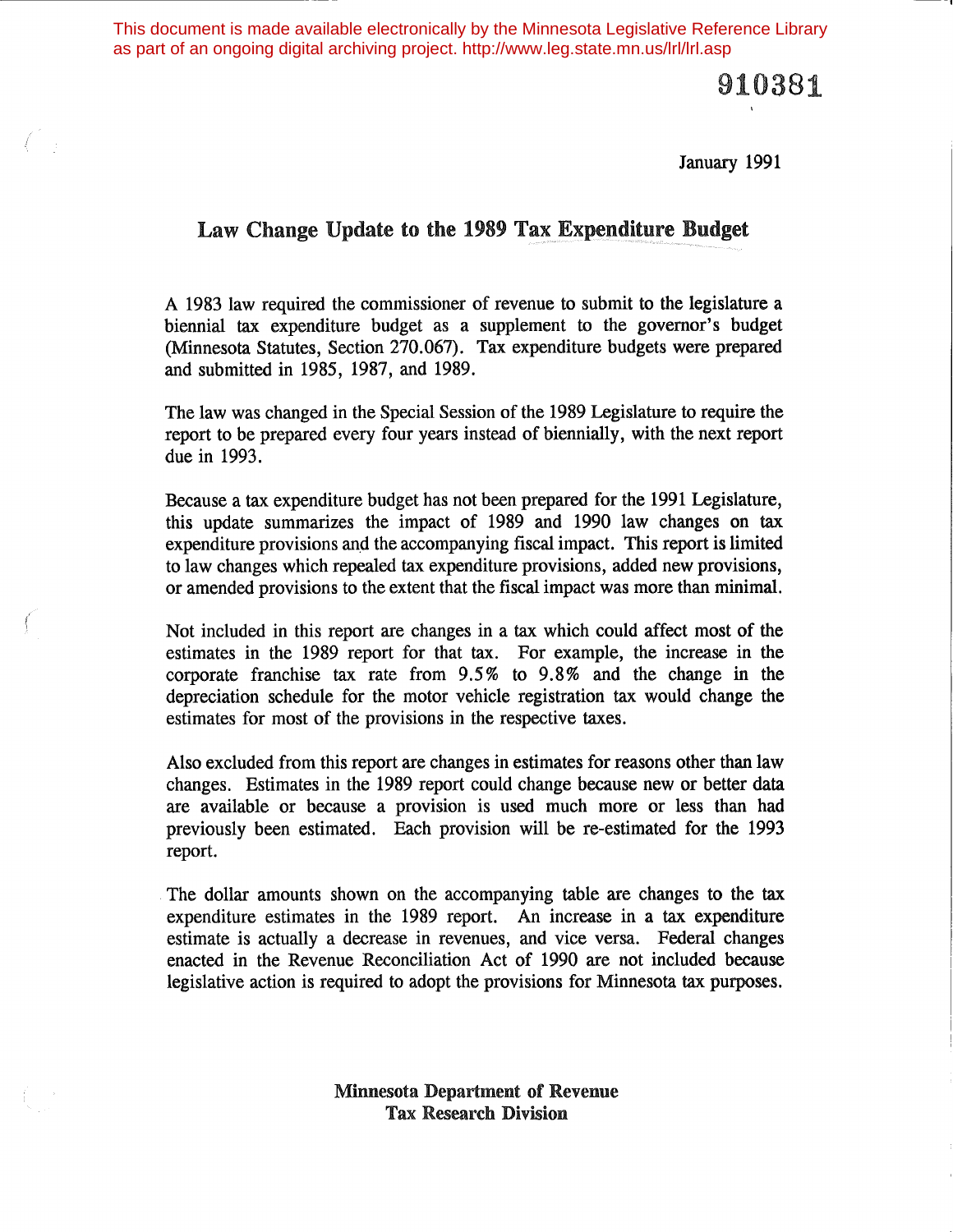| ltem    | Year                                                                                                | Impact on 1989 Tax Expenditure Estimates |             |             |             |  |
|---------|-----------------------------------------------------------------------------------------------------|------------------------------------------|-------------|-------------|-------------|--|
| No.     | Enacted                                                                                             | FY 1990                                  | FY 1991     | FY 1992     | FY 1993     |  |
|         | INDIVIDUAL INCOME TAX                                                                               |                                          |             |             |             |  |
|         | <b>Federal Exclusions</b>                                                                           |                                          |             |             |             |  |
| $1.02*$ | <b>Employer Educational Assistance</b>                                                              |                                          |             |             |             |  |
|         | 1989 - Extend expiration date to 12/31/88.                                                          | \$300,000                                | $-0-$       | $-0-$       | -0-         |  |
|         | 1990 - Extend expiration date to 9/30/90.                                                           | \$1,600,000                              | \$900,000   | $-0-$       | $-0-$       |  |
| $1.05*$ | Employer Contributions to Prepaid Legal Services Plans                                              |                                          |             |             |             |  |
|         | 1989 - Extend expiration date to 12/31/88.                                                          | \$100,000                                | $-0-$       | -0-         | $-0-$       |  |
|         | 1990 - Extend expiration date to 9/30/90.                                                           | \$400,000                                | \$200,000   | -0-         | $-0-$       |  |
|         |                                                                                                     |                                          |             |             |             |  |
| $1.07*$ | Contributions by Employers and the Self-Employed for Medical                                        |                                          |             |             |             |  |
|         | <b>Insurance Premiums and Medical Care</b>                                                          |                                          |             | $-0-$       | $-0-$       |  |
|         | 1990 - Extend expiration date for self-employed deduction to 9/30/90                                | \$700,000                                | \$700,000   |             |             |  |
|         | and extend eligibility to certain S corporation shareholders                                        |                                          |             |             |             |  |
| $1.30*$ | Interest on State and Local Private Activity Tax-Exempt Bonds                                       |                                          |             |             |             |  |
|         | 1989 - Mortgage revenue bonds extended.                                                             | \$200,000                                | \$200,000   | \$200,000   | \$200,000   |  |
|         | - Light rail bonds not subject to limits.                                                           | $-0-$                                    | $-0-$       | \$100,000   | \$100,000   |  |
|         | - Family unit bonds restricted                                                                      | $-0-$                                    | (\$100,000) | (\$100,000) | (\$100,000) |  |
|         | 1990 - Extend expiration date for small-issue bonds.                                                | Minimal                                  | \$100,000   | \$100,000   | \$100,000   |  |
|         | small-issue bonds.                                                                                  |                                          |             |             |             |  |
| $1.31*$ | Special Treatment of Capital Gains on Home Sales                                                    |                                          |             |             |             |  |
|         | 1989 - Deferral allowed to surviving spouse in certain situations.                                  | $-0-$                                    | $-0-$       | \$100,000   | \$100,000   |  |
|         | - Time in nursing home qualifies as time using residence.                                           | \$100,000                                | \$100,000   | \$100,000   | \$100,000   |  |
|         |                                                                                                     |                                          |             |             |             |  |
| $1.34*$ | Like-Kind Exchanges                                                                                 | (\$200,000)                              | (\$200,000) | (\$300,000) | (\$300,000) |  |
|         | 1990 - Disallow nonrecognition of gain in certain situations.                                       |                                          |             |             |             |  |
| Credits |                                                                                                     |                                          |             |             |             |  |
| 1.68    | Child and Dependent Care Credit                                                                     |                                          |             |             |             |  |
|         | 1989 - AFDC payments not used in support test to determine if a                                     | \$400,000                                | \$200,000   | \$200,000   | \$200,000   |  |
|         | child is a dependent.                                                                               |                                          |             |             |             |  |
|         | - Income thresholds changed and indexed.                                                            | \$2,700,000                              | \$2,500,000 | \$3,000,000 | \$3,500,000 |  |
|         | <b>CORPORATE FRANCHISE TAX</b>                                                                      |                                          |             |             |             |  |
|         |                                                                                                     |                                          |             |             |             |  |
| 2.01    | <b>Exempt Organizations</b><br><b>Tax-Exempt Organizations</b>                                      |                                          |             |             |             |  |
|         | 1989 - Unrelated business income of exempt organizations subject                                    | (\$300,000)                              | (\$500,000) | (\$500,000) | (\$500,000) |  |
|         | to tax. (Note: estimate in 1989 report is in error; impact                                          |                                          |             |             |             |  |
|         | of tax expenditure should equal impact of law change).                                              |                                          |             |             |             |  |
|         |                                                                                                     |                                          |             |             |             |  |
| (New    | Foreign Insurance Companies<br>1989 - Insurance companies domiciled in retaliatory states exempted. | -0-                                      | \$3,000,000 | \$6,000,000 | \$6,000,000 |  |
| Item)   |                                                                                                     |                                          |             |             |             |  |
| (New    | Mutual Property and Casualty Insurance Companies                                                    |                                          |             |             |             |  |
| Item)   | 1989 - Town and farmers mutual insurance companies and mutual                                       | -0-                                      | \$200,000   | \$300,000   | \$300,000   |  |
|         | property and casualty companies with assets less than \$1.6                                         |                                          |             |             |             |  |
|         | billion exempted.                                                                                   |                                          |             |             |             |  |

• Federal change adopted by updating reference to federal taxable income.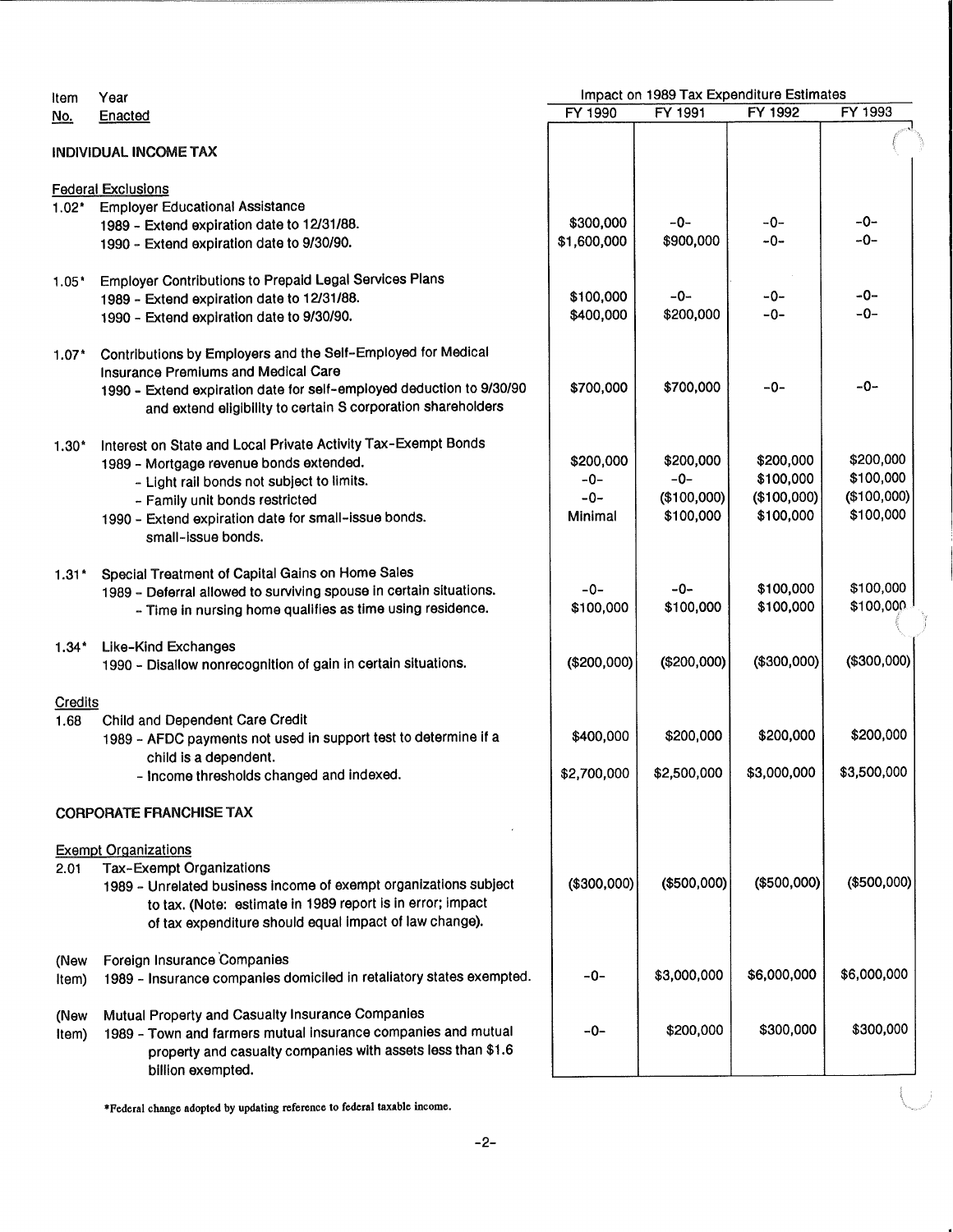| Item       | Year                                                                                      | Impact on 1989 Tax Expenditure Estimates |               |               |               |  |
|------------|-------------------------------------------------------------------------------------------|------------------------------------------|---------------|---------------|---------------|--|
| <u>No.</u> | <b>Enacted</b>                                                                            | FY 1990                                  | FY 1991       | FY 1992       | FY 1993       |  |
|            | CORPORATE FRANCHISE TAX (cont.)                                                           |                                          |               |               |               |  |
|            |                                                                                           |                                          |               |               |               |  |
|            | <b>Federal Exclusions</b>                                                                 |                                          |               |               |               |  |
| $2.05*$    | Like-Kind Exchanges                                                                       |                                          |               |               |               |  |
|            | 1990 - Disallow nonrecognition of gain in certain situations.                             | (\$200,000)                              | (\$200,000)   | (\$300,000)   | (\$300,000)   |  |
|            | <b>Insurance Company Exclusions</b>                                                       |                                          |               |               |               |  |
|            | The following were repealed in 1989, effective 1/1/91:                                    |                                          |               |               |               |  |
| 2.07       | Unrelated Income.                                                                         |                                          |               |               |               |  |
| 2.08       | Underwriting Income.                                                                      |                                          |               |               |               |  |
| 2.09       | Fee Income.                                                                               |                                          |               |               |               |  |
| 2.10       | Royalties.                                                                                |                                          |               |               |               |  |
|            | <b>Federal Deductions</b>                                                                 |                                          |               |               |               |  |
| $2.15*$    | Expensing of Research and Development Costs                                               |                                          |               |               |               |  |
|            | 1989 - Deduction reduced by 50% of the federal research and<br>development credit.        | (\$200,000)                              | (\$100,000)   | -0-           | -0-           |  |
|            | 1990 - Deduction for federal credit increased from 50% to 100%.                           | (\$100,000)                              | (\$200,000)   | (Minimal)     | (Minimal)     |  |
|            |                                                                                           |                                          |               |               |               |  |
| $2.27*$    | <b>Merger Rules for Thrifts</b>                                                           |                                          |               |               |               |  |
|            | 1989 - Extend expiration date from 12/31/88 to 12/31/89; also extend<br>to certain banks. | \$800,000                                | \$1,000,000   | \$700,000     | \$400,000     |  |
|            | 1990 - Repealed 5/10/89 instead of 12/31/89.                                              | (\$1,900,000)                            | (\$100,000)   | (\$100,000)   | (\$100,000)   |  |
| $2.28^*$   | Employee Stock Ownership Plans                                                            |                                          |               |               |               |  |
|            | 1989 - Repeal partial interest exclusion in certain cases. (Note:                         | (\$2,500,000)                            | (\$4,100,000) | (\$5,300,000) | (\$6,500,000) |  |
|            | law change estimate larger than tax expenditure estimate                                  |                                          |               |               |               |  |
|            | due to re-estimate of base).                                                              |                                          |               |               |               |  |
|            | <b>Insurance Company Deductions</b>                                                       |                                          |               |               |               |  |
|            | The following were repealed 1989, effective 1/1/91:                                       |                                          |               |               |               |  |
| 2.31       | Exempt Interest.                                                                          |                                          |               |               |               |  |
| 2.32       | Sums Paid Out Other Than Dividends.                                                       |                                          |               |               |               |  |
| 2.33       | Mean Reserves.                                                                            |                                          |               |               |               |  |
| 2.34       | Reserves for Deferred Dividends.                                                          |                                          |               |               |               |  |
|            | <b>SALES AND USE TAX</b>                                                                  |                                          |               |               |               |  |
|            | <b>Exemptions - Particular Goods and Services</b>                                         |                                          |               |               |               |  |
| (New       | Repair and Replacement Parts for Ships                                                    |                                          |               |               |               |  |
| Item)      | 1990 - Repair, replacement, and rebuilding parts and materials and                        | $-0-$                                    | \$500,000     | \$200,000     | \$200,000     |  |
|            | lubricants for ships and vessels used in interstate or                                    |                                          |               |               |               |  |
|            | foreign commerce exempted.                                                                |                                          |               |               |               |  |
| 4.28       | <b>Incoming WATS Calls</b>                                                                |                                          |               |               |               |  |
|            | 1990 - Exemption expanded to include interstate calls by telemarketing                    | -0-                                      | \$300,000     |               |               |  |
|            | services, as defined.                                                                     |                                          |               | \$300,000     | \$300,000     |  |

•Federal change adopted by updating reference to federal taxable income.

 $\left($